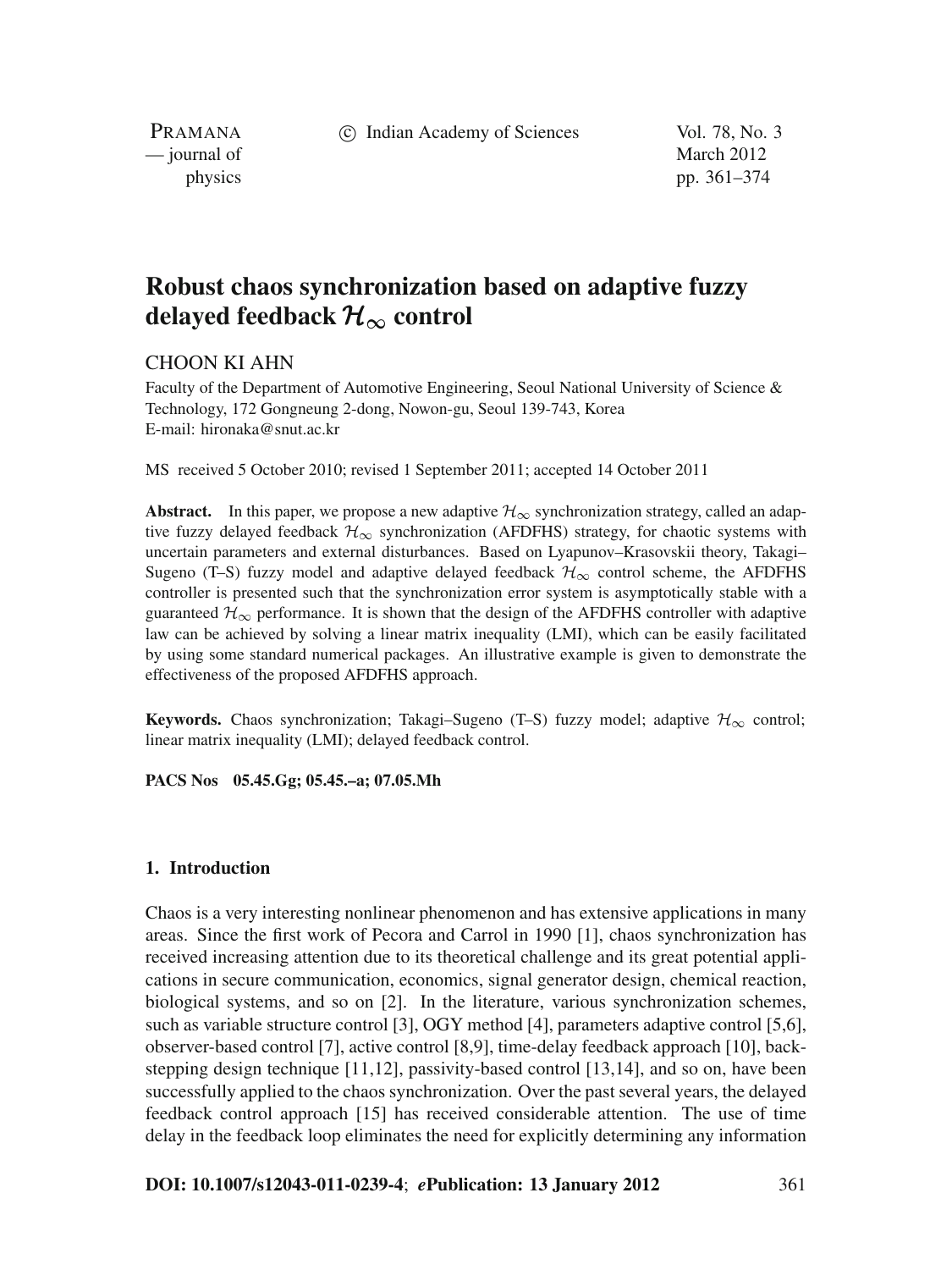about the underlying dynamics other than the period of the desired orbit. The authors in [16–18] have used the linear and nonlinear parts of Lur'e chaotic systems to achieve synchronization. Despite some advances in the delayed feedback control, in general, it is difficult to get the corresponding linearized models along the system trajectory during the drive-response procedure.

In recent years, fuzzy logic has received much attention as a powerful tool for the nonlinear control. Among various kinds of fuzzy methods, Takagi–Sugeno (T–S) fuzzy model provides a successful method to describe certain complex nonlinear systems using some local linear subsystems [19,20]. These linear subsystems are smoothly blended together through fuzzy membership functions. It is therefore intuitive to believe that the T–S fuzzy model can be used to develop synchronization methods via the delayed feedback control without the assumption employed in [16–18]. Recently, a T–S fuzzy model-based delayed feedback synchronization controller was proposed for chaotic systems in [21]. However, this work was restricted to chaotic systems without unknown parameters and external disturbances. In real situation, some disturbances and unknown parameters always exist that may cause instability and poor performance. Therefore, knowledge of the adaptive synchronization for chaotic systems with unknown parameters and external disturbances is of considerable practical importance. To the best of our knowledge, however, for the T–S fuzzy model-based adaptive  $\mathcal{H}_{\infty}$  delayed feedback synchronization of chaotic systems with both uncertain parameters and external disturbances, there is no result in the literature so far, which still remains open and challenging.

In this paper, a new adaptive  $\mathcal{H}_{\infty}$  synchronization method based on the T–S fuzzy model and the adaptive delayed feedback control is proposed for chaotic systems with uncertain parameters and external disturbances. This method is called an adaptive fuzzy delayed feedback  $\mathcal{H}_{\infty}$  synchronization (AFDFHS) method. By the proposed scheme, the synchronization error system is asymptotically stable with a guaranteed  $\mathcal{H}_{\infty}$  norm bound. Based on Lyapunov–Krasovskii stability theory, the design of the proposed controller can be realized by solving a linear matrix inequality (LMI), which can be facilitated readily via standard numerical algorithms [22].

This paper is organized as follows. In §2, we formulate the problem. In §3, an LMI problem for the AFDFHS of chaotic systems is proposed. In §4, an application example for Lorenz system is given, and finally, conclusions are presented in §5.

## **2. Problem formulation**

Consider a class of uncertain chaotic systems represented by the following T–S fuzzy model:

Fuzzy Rule *i*:  
\nIF 
$$
\omega_1
$$
 is  $\mu_{i1}$  and  $\dots \omega_s$  is  $\mu_{is}$ , THEN  
\n
$$
\dot{x}(t) = A_i x(t) + \eta_i(t) + \sum_{k=1}^p \Phi_k(x(t)) \theta_k,
$$
\n(1)  
\n
$$
y(t) = Cx(t),
$$
\n(2)

where  $x(t) \in R^n$  is the state vector,  $y(t) \in R^m$  is the output vector,  $\Phi_k(x(t))$  ( $k =$  $1, \ldots, p$ :  $R^n \rightarrow R^n$  is the smooth vector field satisfying the Lipschitz condition with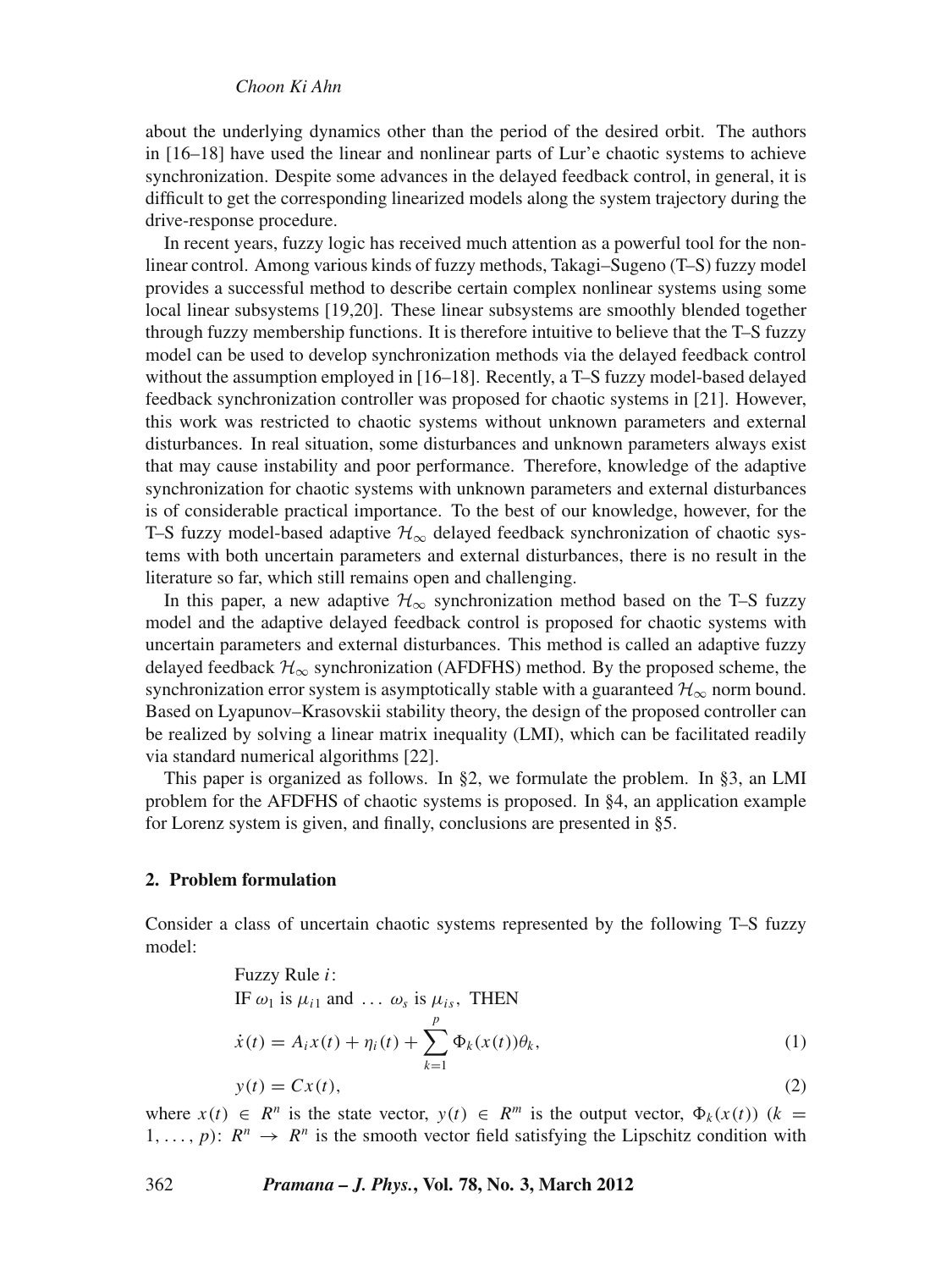## *Adapti*v*e fuzzy delayed feedback H*<sup>∞</sup> *synchronization*

the Lipschitz constant  $L_k$ ,  $\theta_k$  ( $k = 1, \ldots, p$ ) represents the unknown constant parameter vector,  $A_i \in R^{n \times n}$  and  $C \in R^{m \times n}$  are known constant matrices,  $\eta_i(t) \in R^n$  denotes a bias term which is generated by the fuzzy modelling procedure,  $\omega_i$  ( $j = 1, \ldots, s$ ) is the premise variable,  $\mu_{ij}$  ( $i = 1, \ldots, r, j = 1, \ldots, s$ ) is the fuzzy set that is characterized by membership function,  $p$  is the number of unknown parameters,  $r$  is the number of IF– THEN rules and *s* is the number of premise variables. Suppose the uncertain parameter vector  $\theta_k$  is norm bounded by the known positive constant  $\xi_k$ . Note that the fuzzy model (1)–(2) can represent a general class of uncertain nonlinear system and we employ it for fuzzy modelling of uncertain chaotic systems.

Using a standard fuzzy inference method (using a singleton fuzzifier, product fuzzy inference and weighted average defuzzifier), the system  $(1)$ – $(2)$  is inferred as follows:

$$
\dot{x}(t) = \sum_{i=1}^{r} h_i(\omega) \left[ A_i x(t) + \eta_i(t) + \sum_{k=1}^{p} \Phi_k(x(t)) \theta_k \right],
$$
\n(3)

$$
y(t) = Cx(t),
$$
\n<sup>(4)</sup>

where  $\omega = [\omega_1, \ldots, \omega_s], h_i(\omega) = \overline{\omega}_i(\omega) / \sum_{j=1}^r \overline{\omega}_j(\omega), \overline{\omega}_i : R^s \to [0, 1]$   $(i = 1, \ldots, r)$ is the membership function of the system with respect to the fuzzy rule  $i$ .  $h_i$  can be regarded as the normalized weight of each IF–THEN rule and it satisfies

$$
h_i(\omega) \ge 0, \quad \sum_{i=1}^r h_i(\omega) = 1.
$$
 (5)

The system  $(3)$ – $(4)$  is considered as a drive system.

The synchronization problem of system  $(3)$ – $(4)$  is considered by using the driveresponse configuration. According to the drive-response concept, the controlled fuzzy response system is described by the following rules:

## Fuzzy Rule *i*: IF  $\omega_1$  is  $\mu_{i1}$  and ...  $\omega_s$  is  $\mu_{is}$ , THEN  $\dot{\hat{x}}(t) = A_i \hat{x}(t) + \eta_i(t) + \sum$ *p k*=1  $\Phi_k(\hat{x}(t))\hat{\theta}_k(t) + u(t) + G_i d(t),$  (6)  $\hat{y}(t) = C\hat{x}(t),$ (7)

where  $\hat{x}(t) \in R^n$  is the state vector of the response system,  $\hat{y}(t) \in R^m$  is the output vector of the response system,  $u(t) \in R^n$  is the control input,  $d(t) \in R^q$  is the external disturbance,  $\hat{\theta}_k(t)$  ( $k = 1, ..., p$ ) is the estimate of  $\theta_k$  and  $G_i \in R^{n \times q}$  is a known constant matrix. The fuzzy response system can be inferred as

$$
\dot{\hat{x}}(t) = \sum_{i=1}^{r} h_i(\omega)
$$
\n
$$
\times \left[ A_i \hat{x}(t) + \eta_i(t) + \sum_{k=1}^{p} \Phi_k(\hat{x}(t)) \hat{\theta}_k(t) + u(t) + G_i d(t) \right],
$$
\n(8)

$$
\hat{y}(t) = C\hat{x}(t). \tag{9}
$$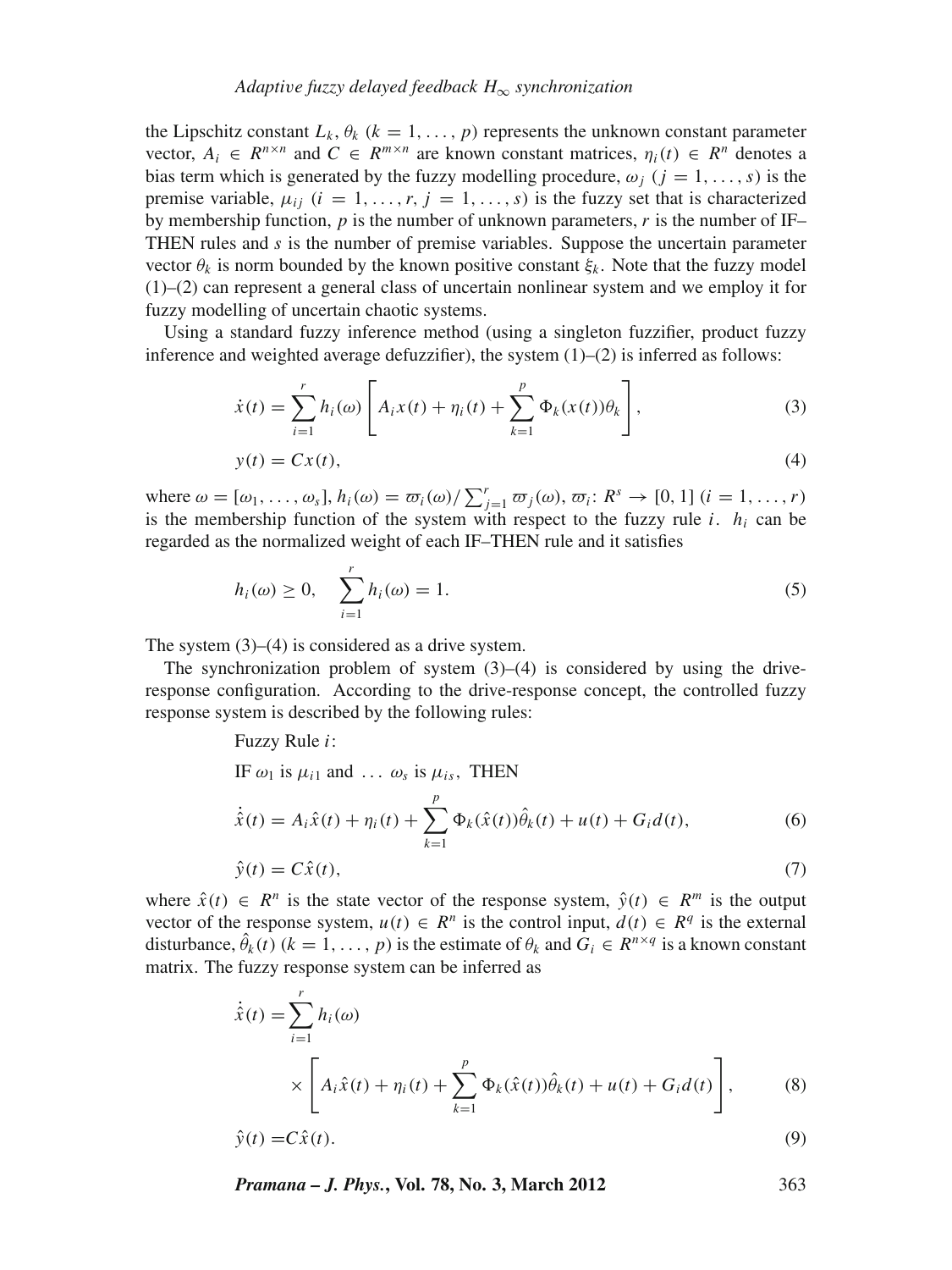Define the synchronization error  $e(t) = \hat{x}(t) - x(t)$ . Then we obtain the synchronization error system

$$
\dot{e}(t) = \sum_{i=1}^{r} h_i(\omega) \Big[ A_i e(t) + \sum_{k=1}^{p} (\Phi_k(\hat{x}(t)) \tilde{\theta}_k(t) + \tilde{\Phi}_k(\hat{x}(t), x(t)) \theta_k) + u(t) + G_i d(t) \Big], \tag{10}
$$

where  $\tilde{\Phi}_k(\hat{x}(t), x(t)) = \Phi_k(\hat{x}(t)) - \Phi_k(x(t))$  and  $\tilde{\theta}_k(t) = \hat{\theta}_k(t) - \theta_k$ .

The objective of this study is to design the AFDFHS controller  $u(t)$  for the chaotic system (3)–(4) with a guaranteed performance in the  $\mathcal{H}_{\infty}$  sense. Specifically, given a prescribed level of disturbance attenuation  $\gamma > 0$ , find the AFDFHS controller  $u(t)$ such that the synchronization error system (10) with  $d(t) = 0$  is asymptotically stable  $(\lim_{t\to\infty}e(t)=0)$  and

$$
\int_0^\infty e^T(t)Se(t)dt < \gamma^2 \int_0^\infty d^T(t)d(t)dt,
$$
\n(11)

under zero-initial conditions for all nonzero  $d(t) \in L_2[0,\infty)$ , where  $L_2[0,\infty)$  is the space of square integrable vector functions over  $[0, \infty)$ . In this case, the synchronization error system (10) is said to be asymptotically stable with  $\gamma$  as the  $\mathcal{H}_{\infty}$  performance.

*Remark* 1. The  $H_{\infty}$  norm [23] is defined as

$$
||T_{ed}||_{\infty} = \frac{\sqrt{\int_0^{\infty} e^T(t)Se(t)dt}}{\sqrt{\int_0^{\infty} d^T(t) d(t)dt}},
$$

where  $T_{ed}$  is a transfer function matrix from  $d(t)$  to  $e(t)$ . For a given level  $\gamma > 0$ ,  $||T_{ed}||_{\infty} < \gamma$  can be restated in the equivalent form (11). If we define

$$
H(t) = \frac{\int_0^t e^T(\sigma) S e(\sigma) d\sigma}{\int_0^t d^T(\sigma) d(\sigma) d\sigma},
$$
\n(12)

the relation (11) can be represented by

$$
H(\infty) < \gamma^2. \tag{13}
$$

In §4, through the plot of  $H(t)$  vs. time, the relation (13) is verified.

## **3. Main result**

In this section, we design the AFDFHS controller for the chaotic system (3)–(4). The following theorem presents an LMI-based criterion to obtain the AFDFHS controller.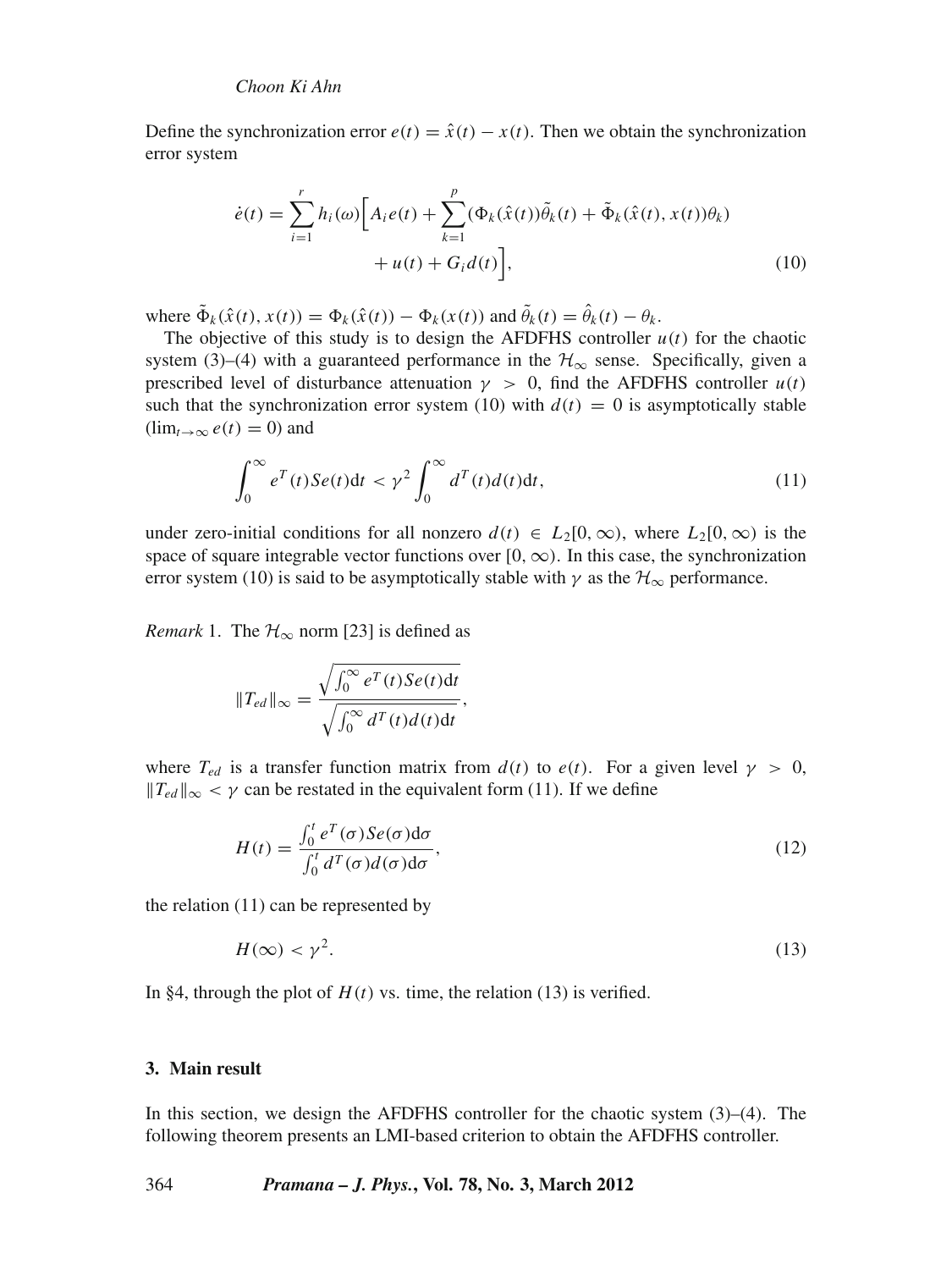**Theorem 1.** *For given*  $\gamma > 0$ ,  $1 > \zeta > 0$  *and*  $S = S^T > 0$ , *if there exist*  $P = P^T > 0$ ,  $Q = Q^T > 0, R = R^T > 0, W = W^T > 0, and M_j$  such that

$$
\begin{bmatrix}\n[1,1] & -\zeta M_j C & W & PG_i & P & I & I \\
-\zeta C^T M_j^T & -R & -W & 0 & 0 & 0 & 0 \\
W & -W & -\frac{1}{\tau} Q & 0 & 0 & 0 & 0 \\
G_i^T P & 0 & 0 & -\gamma^2 I & 0 & 0 & 0 \\
P & 0 & 0 & 0 & -I & 0 & 0 \\
I & 0 & 0 & 0 & 0 & -\frac{1}{\sum_{k=1}^p \xi_k^2 L_k^2} I & 0 \\
I & 0 & 0 & 0 & 0 & 0 & -S^{-1}\n\end{bmatrix} < 0, (14)
$$

*where*

$$
[1, 1] = A_i^T P + P A_i + M_j C + C^T M_j^T + \tau Q + R,
$$

*for i*, *j* = 1, 2,...,*r, the synchronization error system* (10) *is asymptotically stable with* H<sup>∞</sup> *performance* γ *. Then the controller and the adapti*v*e law for the AFDFHS are gi*v*en by*

$$
u(t) = \sum_{j=1}^{r} h_j(\omega) P^{-1} M_j \left[ (\hat{y}(t) - y(t)) - \zeta (\hat{y}(t - \tau) - y(t - \tau)) \right], \quad (15)
$$

$$
\dot{\hat{\theta}}_k(t) = -\Phi_k^T(\hat{x}(t))Pe(t), \quad k = 1, ..., p,
$$
\n(16)

*where*  $\tau > 0$  *is the chosen time delay or the propagation as it is in [16,17]. In addition,*  $\tilde{\theta}_k(t)$  is bounded for any bounded disturbance.

*Proof.* The AFDFHS controller can be constructed via the parallel distributed compensation. The controller is described by the following rules:

Fuzzy Rule *j*:  
\nIF 
$$
\omega_1
$$
 is  $\mu_{j1}$  and ...  $\omega_s$  is  $\mu_{js}$ , THEN  
\n
$$
u(t) = K_j[(\hat{y}(t) - y(t)) - \zeta(\hat{y}(t - \tau) - y(t - \tau))],
$$
\n(17)

where  $K_i \in R^{n \times m}$  is the gain matrix of the controller for the fuzzy rule *j*. The fuzzy controller can be inferred as

$$
u(t) = \sum_{j=1}^{r} h_j(\omega) K_j \left[ (\hat{y}(t) - y(t)) - \zeta (\hat{y}(t - \tau) - y(t - \tau)) \right]
$$
  

$$
= \sum_{j=1}^{r} h_j(\omega) K_j C \left[ e(t) - \zeta e(t - \tau) \right].
$$
 (18)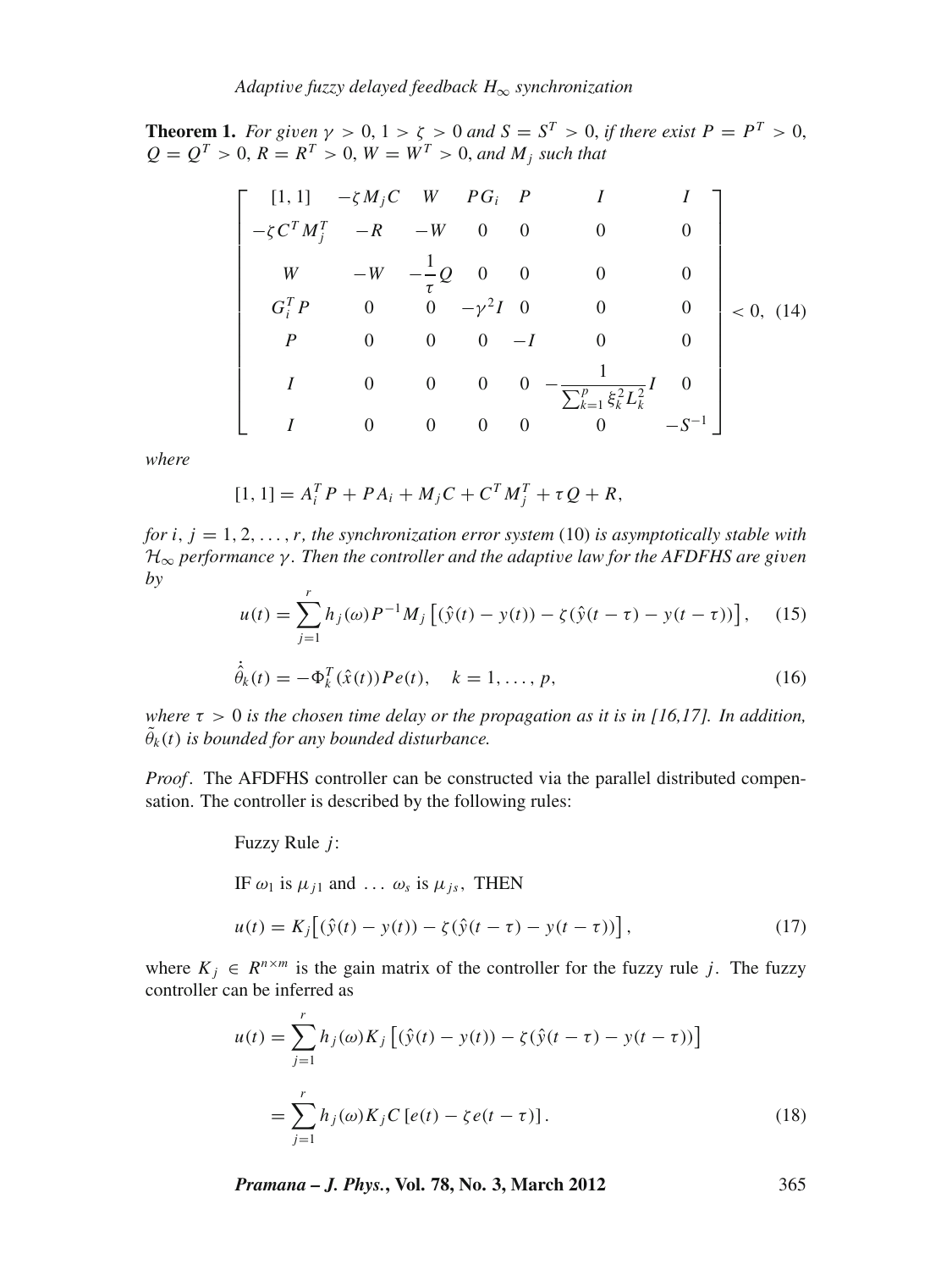The closed-loop synchronization error system with the control input (18) can be written as

$$
\dot{e}(t) = \sum_{i=1}^{r} \sum_{j=1}^{r} h_i(\omega) h_j(\omega) \Bigg[ (A_i + K_j C) e(t) - \zeta K_j C e(t - \tau) + \sum_{k=1}^{p} (\Phi_k(\hat{x}(t)) \tilde{\theta}_k(t) + \tilde{\Phi}_k(\hat{x}(t), x(t)) \theta_k) + G_i d(t) \Bigg].
$$
\n(19)

First, to establish the  $\mathcal{H}_{\infty}$  performance for the synchronization error system (19), consider the following Lyapunov–Krasovskii functional:

$$
V(t) = V_1(t) + V_2(t) + V_3(t) + V_4(t),
$$
\n(20)

where

$$
V_1(t) = e^T(t)Pe(t) + \sum_{k=1}^p \tilde{\theta}_k^T(t)\tilde{\theta}_k(t),
$$
\n(21)

$$
V_2(t) = \int_{-\tau}^0 \int_{t+\beta}^t e^T(\alpha) Q e(\alpha) d\alpha d\beta,
$$
 (22)

$$
V_3(t) = \int_{t-\tau}^t e^T(\sigma) Re(\sigma) d\sigma,
$$
\n(23)

$$
V_4(t) = \left[ \int_{t-\tau}^t e(\sigma) d\sigma \right]^T W \left[ \int_{t-\tau}^t e(\sigma) d\sigma \right].
$$
 (24)

The time derivative of  $V_1(t)$  along the trajectory of (19) is

$$
\dot{V}_1(t) = \dot{e}(t)^T P e(t) + e^T(t) P \dot{e}(t) + 2 \sum_{k=1}^p \tilde{\theta}_k^T(t) \dot{\hat{\theta}}_k(t)
$$
\n
$$
= \sum_{i=1}^r \sum_{j=1}^r h_i(\omega) h_j(\omega)
$$
\n
$$
\times \left\{ e^T(t) [A_i^T P + P A_i + P K_j C + C^T K_j^T P] e(t) - \zeta e^T(t) P K_j C e(t - \tau) - \zeta e^T(t - \tau) C^T K_j^T P e(t) + e^T(t) P G_i d(t) + d^T(t) G_i^T P e(t) + 2e(t)^T P \sum_{k=1}^p (\Phi_k(\hat{x}(t)) \tilde{\theta}_k(t) + \tilde{\Phi}_k(\hat{x}(t), x(t)) \theta_k) \right\}
$$
\n
$$
+ 2 \sum_{k=1}^p \tilde{\theta}_k^T(t) \dot{\tilde{\theta}}_k(t).
$$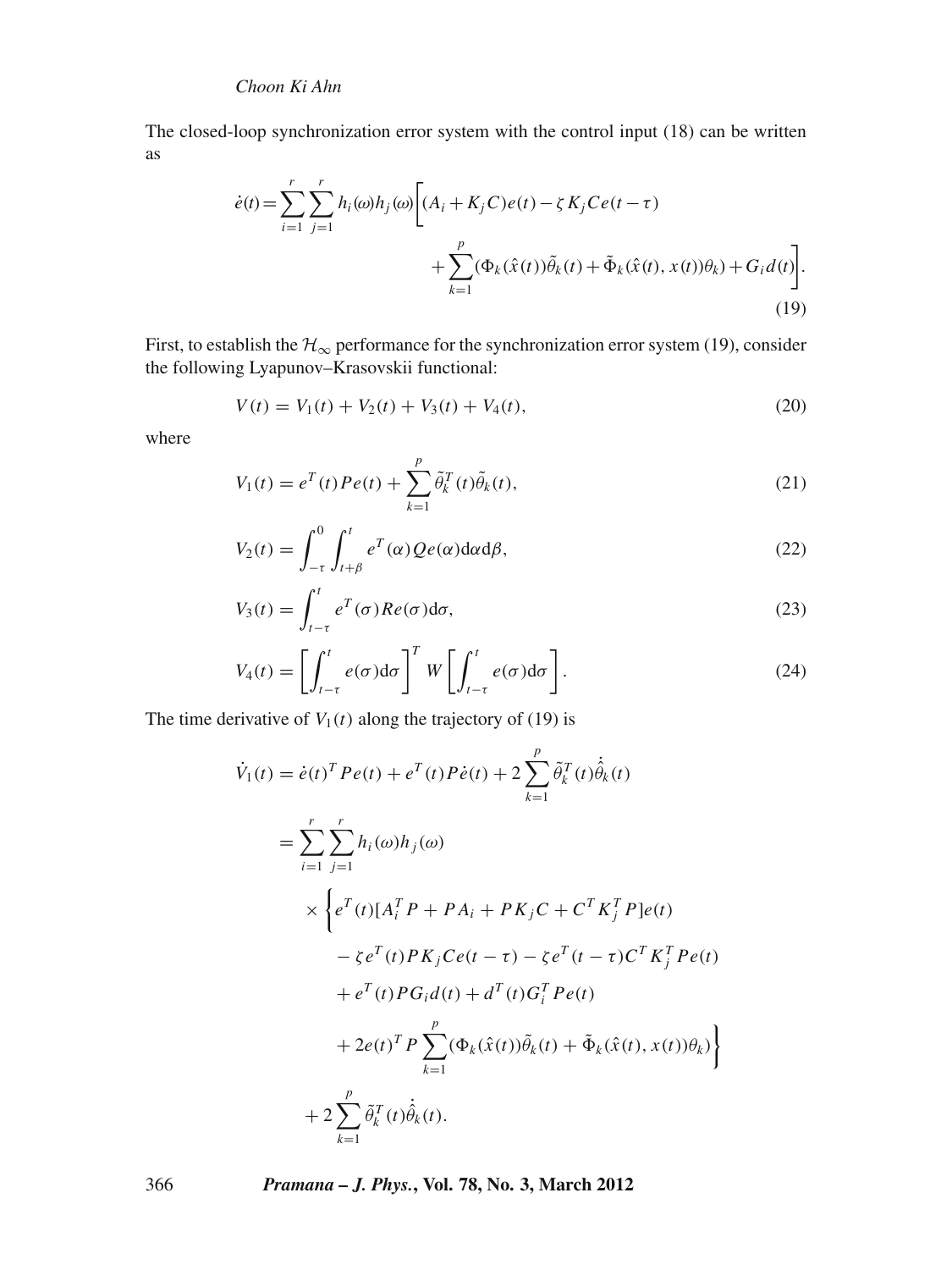If we use the inequality  $X^T Y + Y^T X \leq X^T \Lambda X + Y^T \Lambda^{-1} Y$ , which is valid for any matrices  $X \in R^{n \times m}$ ,  $Y \in R^{n \times m}$ ,  $\Lambda = \Lambda^T > 0$ ,  $\Lambda \in R^{n \times n}$ , we have

$$
e(t)^{T} PG_{i}d(t) + d^{T}(t)G_{i}^{T} Pe(t) \leq \gamma^{2}d^{T}(t)d(t)
$$
  
+ 
$$
\frac{1}{\gamma^{2}}e(t)^{T} PG_{i}G_{i}^{T} Pe(t), \qquad (25)
$$
  

$$
2e(t)^{T} P \tilde{\Phi}_{k}(\hat{x}(t), x(t))\theta_{k} \leq e(t)^{T} P Pe(t)
$$
  
+ 
$$
\theta_{k}^{T} \tilde{\Phi}_{k}^{T}(\hat{x}(t), x(t))\tilde{\Phi}_{k}(\hat{x}(t), x(t))\theta_{k}
$$
  
= 
$$
e(t)^{T} P Pe(t) + ||\tilde{\Phi}_{k}(\hat{x}(t), x(t))\theta_{k}||^{2}
$$
  

$$
\leq e(t)^{T} P Pe(t) + \xi_{k}^{2} L_{k}^{2} ||e(t)||^{2}
$$
  
= 
$$
e(t)^{T} [PP + \xi_{k}^{2} L_{k}^{2} I]e(t).
$$
 (26)

Using  $(25)$  and  $(26)$ , we obtain

$$
\dot{V}_1(t) \leq \sum_{i=1}^r \sum_{j=1}^r h_i(\omega) h_j(\omega) \n\times \left\{ e^T(t) \left[ A_i^T P + P A_i + P K_j C + C^T K_j^T P + P P + \sum_{k=1}^p \xi_k^2 L_k^2 I \right.\n+ \frac{1}{\gamma^2} P G_i G_i^T P \right\} e(t) - \zeta e^T(t) P K_j C e(t - \tau) - \zeta e^T (t - \tau) C^T \n\times K_j^T P e(t) + 2e(t)^T P \sum_{k=1}^p \Phi_k(\hat{x}(t)) \tilde{\theta}_k(t) + \gamma^2 d^T(t) d(t) \right\} \n+ 2 \sum_{k=1}^p \tilde{\theta}_k^T(t) \dot{\tilde{\theta}}_k(t).
$$

Since

$$
2e(t)^{T} P \Phi_{k}(\hat{x}(t))\tilde{\theta}_{k}(t) = 2\tilde{\theta}_{k}^{T}(t)\Phi_{k}^{T}(\hat{x}(t))Pe(t),
$$
\n(27)

we obtain

$$
\dot{V}_{1}(t) \leq \sum_{i=1}^{r} \sum_{j=1}^{r} h_{i}(\omega) h_{j}(\omega)
$$
\n
$$
\times \left\{ e^{T}(t) \left[ A_{i}^{T} P + P A_{i} + P K_{j} C + C^{T} K_{j}^{T} P + P P + \sum_{k=1}^{p} \xi_{k}^{2} L_{k}^{2} I + \frac{1}{\gamma^{2}} P G_{i} G_{i}^{T} P \right] e(t) - \zeta e^{T}(t) P K_{j} C e(t - \tau) - \zeta e^{T}(t - \tau) C^{T}
$$
\n
$$
\times K_{j}^{T} P e(t) + \gamma^{2} d^{T}(t) d(t) \right\}
$$
\n
$$
+ 2 \sum_{k=1}^{p} \tilde{\theta}_{k}^{T}(t) [\dot{\hat{\theta}}_{k}(t) + \Phi_{k}^{T}(\hat{x}(t)) P e(t)].
$$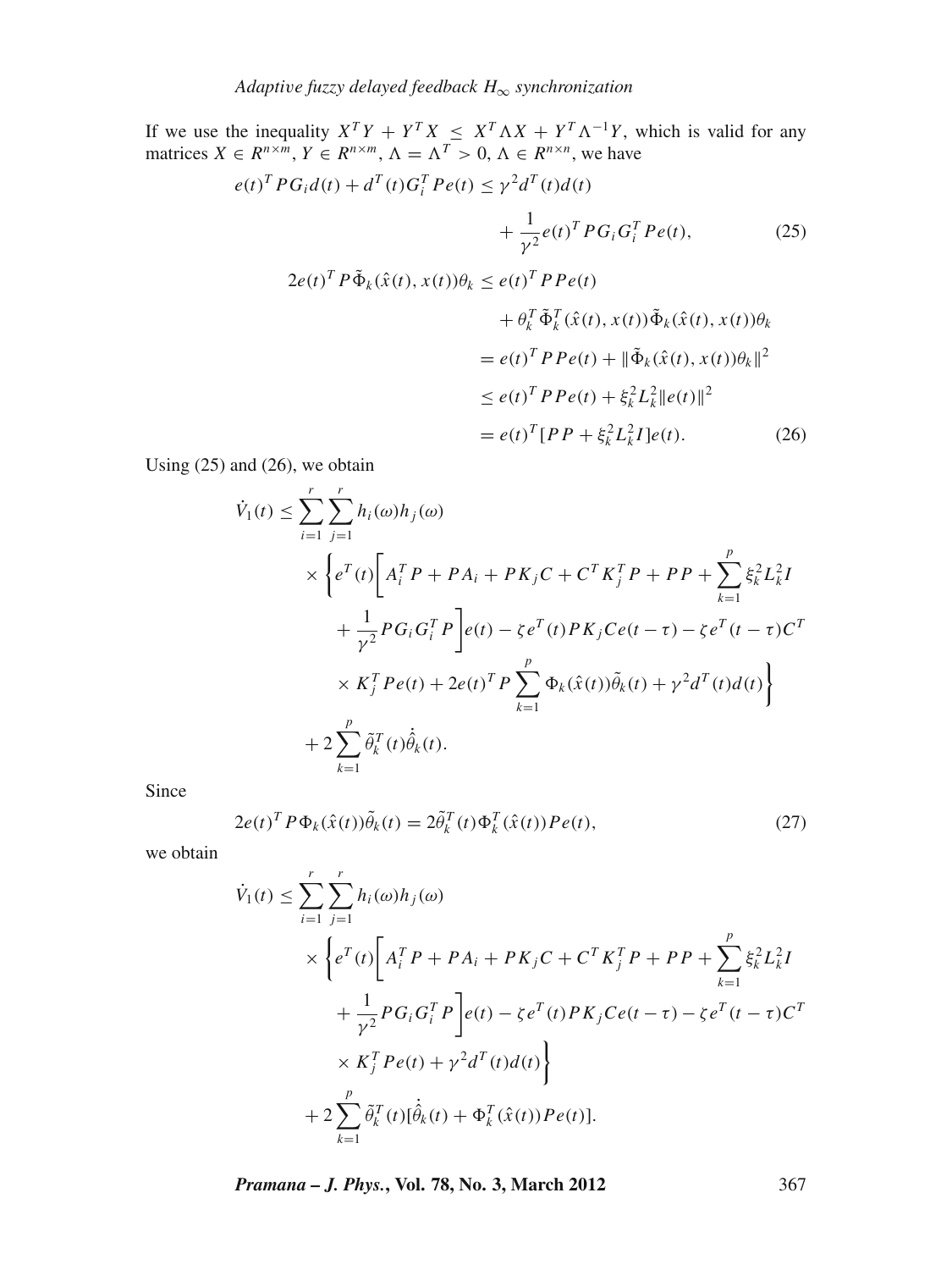The time derivative of  $V_2(t)$  is

$$
\dot{V}_2(t) = \tau e^T(t) Q e(t) - \int_{t-\tau}^t e^T(\sigma) Q e(\sigma) d\sigma.
$$
\n(28)

Using the inequality [24]

$$
\left[\int_{t-\tau}^{t} e(\sigma) d\sigma\right]^{T} Q \left[\int_{t-\tau}^{t} e(\sigma) d\sigma\right] \leq \tau \int_{t-\tau}^{t} e(\sigma)^{T} Q e(\sigma) d\sigma, \tag{29}
$$

we have

$$
\dot{V}_2(t) \le \tau e^T(t) Q e(t) - \frac{1}{\tau} \left[ \int_{t-\tau}^t e(\sigma) d\sigma \right]^T Q \left[ \int_{t-\tau}^t e(\sigma) d\sigma \right]. \tag{30}
$$

The time derivative of  $V_3(t)$  is written as

$$
\dot{V}_3(t) = e(t)^T Re(t) - e^T (t - \tau) Re(t - \tau).
$$
\n(31)

Since  $\dot{V}_4(t)$  yields the relation

$$
\dot{V}_4(t) = [e(t) - e(t - \tau)]^T W \left[ \int_{t-\tau}^t e(\sigma) d\sigma \right]
$$

$$
+ \left[ \int_{t-\tau}^t e(\sigma) d\sigma \right]^T W [e(t) - e(t - \tau)], \tag{32}
$$

we have the derivative of  $V(t)$  as

$$
\dot{V}(t) = \dot{V}_1(t) + \dot{V}_2(t) + \dot{V}_3(t) + \dot{V}_4(t)
$$
\n
$$
\leq \sum_{i=1}^r \sum_{j=1}^r h_i(\omega)h_j(\omega)
$$
\n
$$
\times \left\{ \begin{bmatrix} e(t) \\ e(t-\tau) \\ \int_{t-\tau}^t e(\sigma)d\sigma \end{bmatrix}^T \begin{bmatrix} (1,1) & -\zeta PK_jC & W \\ -\zeta C^TK_j^TP & -R & -W \\ W & -W & -\frac{1}{\tau}Q \end{bmatrix} \right\}
$$
\n
$$
\times \begin{bmatrix} e(t) \\ e(t-\tau) \\ \int_{t-\tau}^t e(\sigma)d\sigma \end{bmatrix} - e^T(t)Se(t) + \gamma^2 d^T(t)d(t)
$$
\n
$$
+ 2 \sum_{k=1}^p \tilde{\theta}_k^T(t) [\dot{\hat{\theta}}_k(t) + \Phi_k^T(\hat{x}(t))Pe(t)],
$$

where

$$
(1, 1) = A_i^T P + P A_i + P K_j C + C^T K_j^T P + P P
$$
  
+ 
$$
\sum_{k=1}^p \xi_k^2 L_k^2 I + \frac{1}{\gamma^2} P G_i G_i^T P + \tau Q + R + S.
$$
 (33)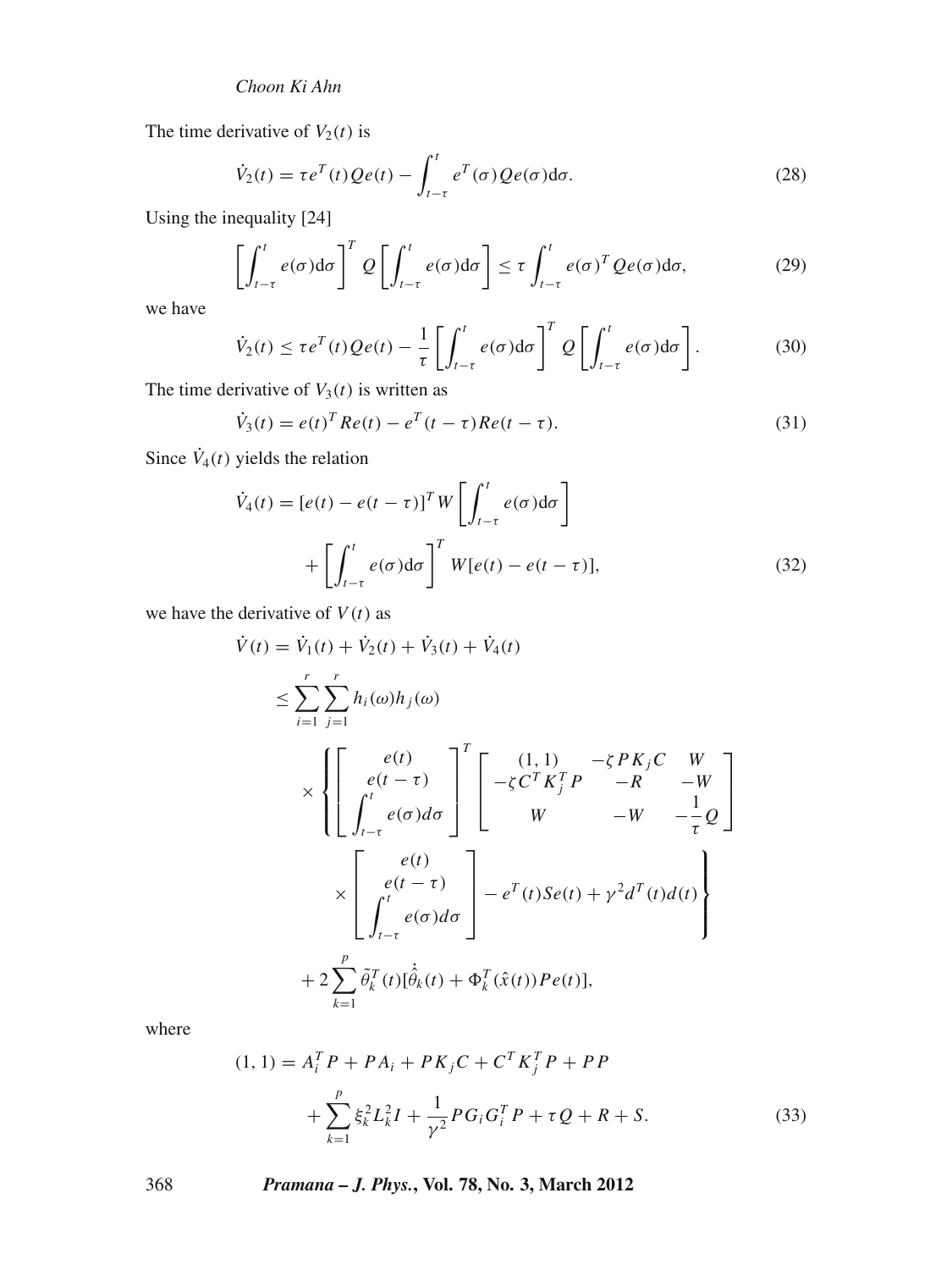If the adaptive law (16) is used and the following matrix inequality is satisfied

$$
\begin{bmatrix}\n(1,1) & -\zeta P K_j C & W \\
-\zeta C^T K_j^T P & -R & -W \\
W & -W & -\frac{1}{\tau} Q\n\end{bmatrix} < 0,\tag{34}
$$

for  $i, i = 1, 2, \ldots, r$ , we have

$$
\dot{V}(t) < \sum_{i=1}^{r} \sum_{j=1}^{r} h_i(\omega) h_j(\omega) \{-e^T(t)Se(t) + \gamma^2 d^T(t) d(t)\}
$$
\n
$$
= -e^T(t)Se(t) + \gamma^2 d^T(t) d(t). \tag{35}
$$

Since  $V(t)$  is radially unbounded with regard to  $\tilde{\theta}_k(t)$  ( $k = 1, ..., p$ ), the relation (35) guarantees that  $\tilde{\theta}_k(t)$  is bounded for any bounded disturbance  $d(t)$ . Integrating both sides of (35) from 0 to  $\infty$  gives

$$
V(\infty) - V(0) < -\int_0^\infty e^T(t)Se(t)\mathrm{d}t + \gamma^2 \int_0^\infty d^T(t)d(t)\mathrm{d}t.
$$

Since  $V(\infty) \ge 0$  and  $V(0) = 0$ , we have the relation (11). From Schur complement, the matrix inequality (34) is equivalent to

$$
\begin{bmatrix}\n\{1,1\} & -\zeta PK_jC & W & PG_i & P & I & I \\
-\zeta C^T K_j^T P & -R & -W & 0 & 0 & 0 & 0 \\
W & -W & -\frac{1}{\tau}Q & 0 & 0 & 0 & 0 \\
G_i^T P & 0 & 0 & -\gamma^2 I & 0 & 0 & 0 \\
P & 0 & 0 & 0 & -I & 0 & 0 \\
I & 0 & 0 & 0 & 0 & -\frac{1}{\sum_{k=1}^p \xi_k^2 L_k^2} I & 0 \\
I & 0 & 0 & 0 & 0 & 0 & -S^{-1}\n\end{bmatrix}
$$
\n
$$
(36)
$$

where

$$
\{1, 1\} = A_i^T P + P A_i + P K_j C + C^T K_j^T P + \tau Q + R.
$$

If we let  $M_i = PK_i$ , eq. (36) is equivalently changed into the LMI (14). Then the gain matrix of the control input *u*(*t*) is given by  $K_i = P^{-1}M_i$ .

Next, we show that, under the condition (14) of Theorem 1, the synchronization error system (19) with  $d(t) = 0$  is asymptotically stable. When  $d(t) = 0$ , we obtain

$$
\dot{V}(t) < -e^T(t)Se(t) \le 0\tag{37}
$$

from (35). This guarantees

$$
\lim_{t \to \infty} e(t) = 0 \tag{38}
$$

from Lyapunov–Krasovskii stability theory. This completes the proof.  $\Box$ 

*Pramana – J. Phys.***, Vol. 78, No. 3, March 2012** 369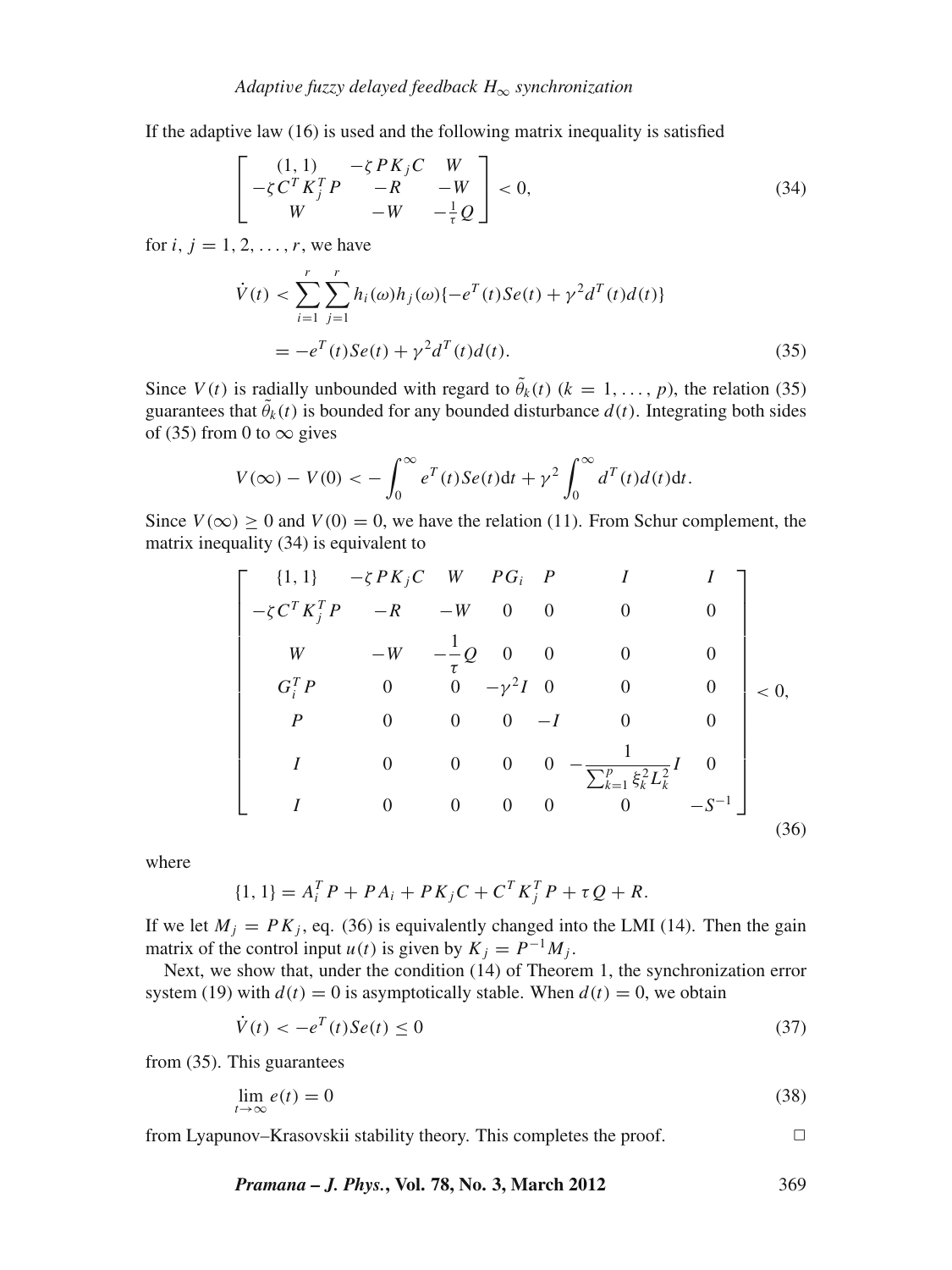*Remark* 2. The LMI problem given in Theorem 1 is to determine whether the solution exists or not. It is called the feasibility problem. The LMI problem can be solved efficiently by using the recently developed convex optimization algorithms [22]. In this paper, in order to solve the LMI problem, we utilize MATLAB LMI Control Toolbox [25], which implements state-of-the-art interior-point algorithms.

*Remark* 3. An especially powerful control scheme, which is called time-delayed feedback control, was introduced by Pyragas [15]. It constructs a control input from the difference of the present state of a given nondelayed system to its delayed value. For proper choices of the time delay, the control input vanishes if the state to be stabilized is reached. Thus, the method is noninvasive. This control scheme is easy to implement in an experimental set-up and numerical calculation. It can stabilize fixed points as well as periodic orbits even if the dynamics are very fast. The time-delayed feedback control can also be applied to the adaptive control problem for uncertain dynamical systems without time-delay [26]. In this paper, we extend the time-delayed feedback control to the adaptive time-delayed feedback  $\mathcal{H}_{\infty}$  control problem for uncertain chaotic systems represented by the T–S fuzzy model without time-delay.

#### **4. Numerical example**

Consider the following Lorenz system:

$$
\begin{aligned}\n\dot{x}_1(t) &= -10x_1(t) + 10x_2(t), \\
\dot{x}_2(t) &= 28x_1(t) - x_2(t) - x_1(t)x_3(t), \\
\dot{x}_3(t) &= x_1(t)x_2(t) - \kappa x_3(t).\n\end{aligned} \tag{39}
$$

The parameter  $\kappa$  is assumed to be unknown. To apply the proposed scheme, we need the T–S fuzzy model representation of the Lorenz system. By defining two fuzzy sets, we can



**Figure 1.** The plot of  $H(t)$  vs. time.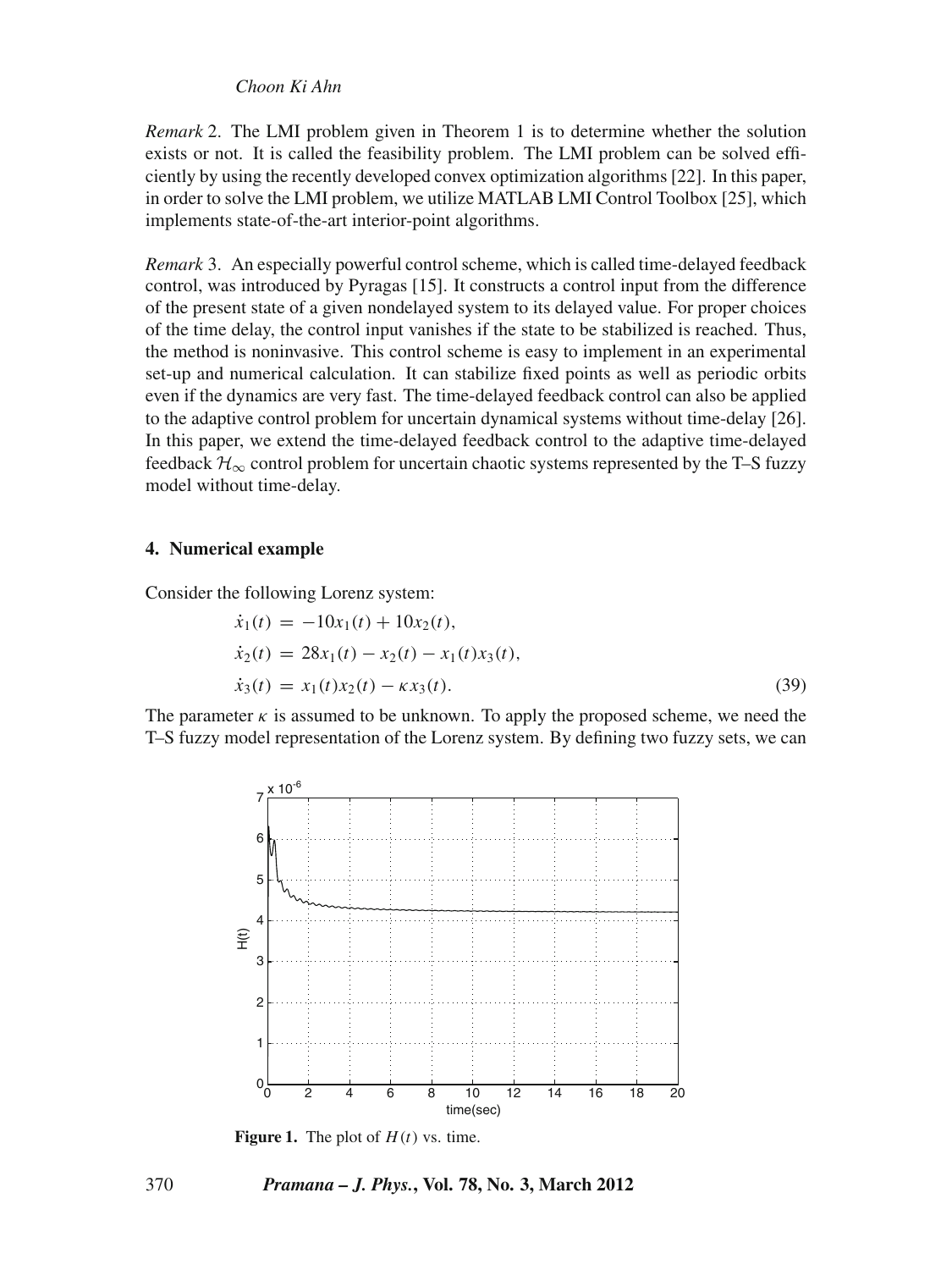obtain the following fuzzy drive system that exactly represents the nonlinear equation of the Lorenz system:

$$
\dot{x}(t) = \sum_{i=1}^{2} h_i(\omega) [A_i x(t) + \eta_i(t) + \Phi(x(t))\theta],
$$
\n(40)

where

$$
A_1 = \begin{bmatrix} -10 & 10 & 0 \\ 28 & -1 & -d \\ 0 & d & 0 \end{bmatrix}, \qquad A_2 = \begin{bmatrix} -10 & 10 & 0 \\ 28 & -1 & d \\ 0 & -d & 0 \end{bmatrix},
$$

$$
\eta_1(t) = \eta_2(t) = \begin{bmatrix} 0 \\ 0 \\ 0 \end{bmatrix}, \qquad \Phi(x(t)) = \begin{bmatrix} 0 \\ 0 \\ -x_3(t) \end{bmatrix}, \qquad \theta = \kappa. \tag{41}
$$



**Figure 2.** State trajectories.

*Pramana – J. Phys.***, Vol. 78, No. 3, March 2012** 371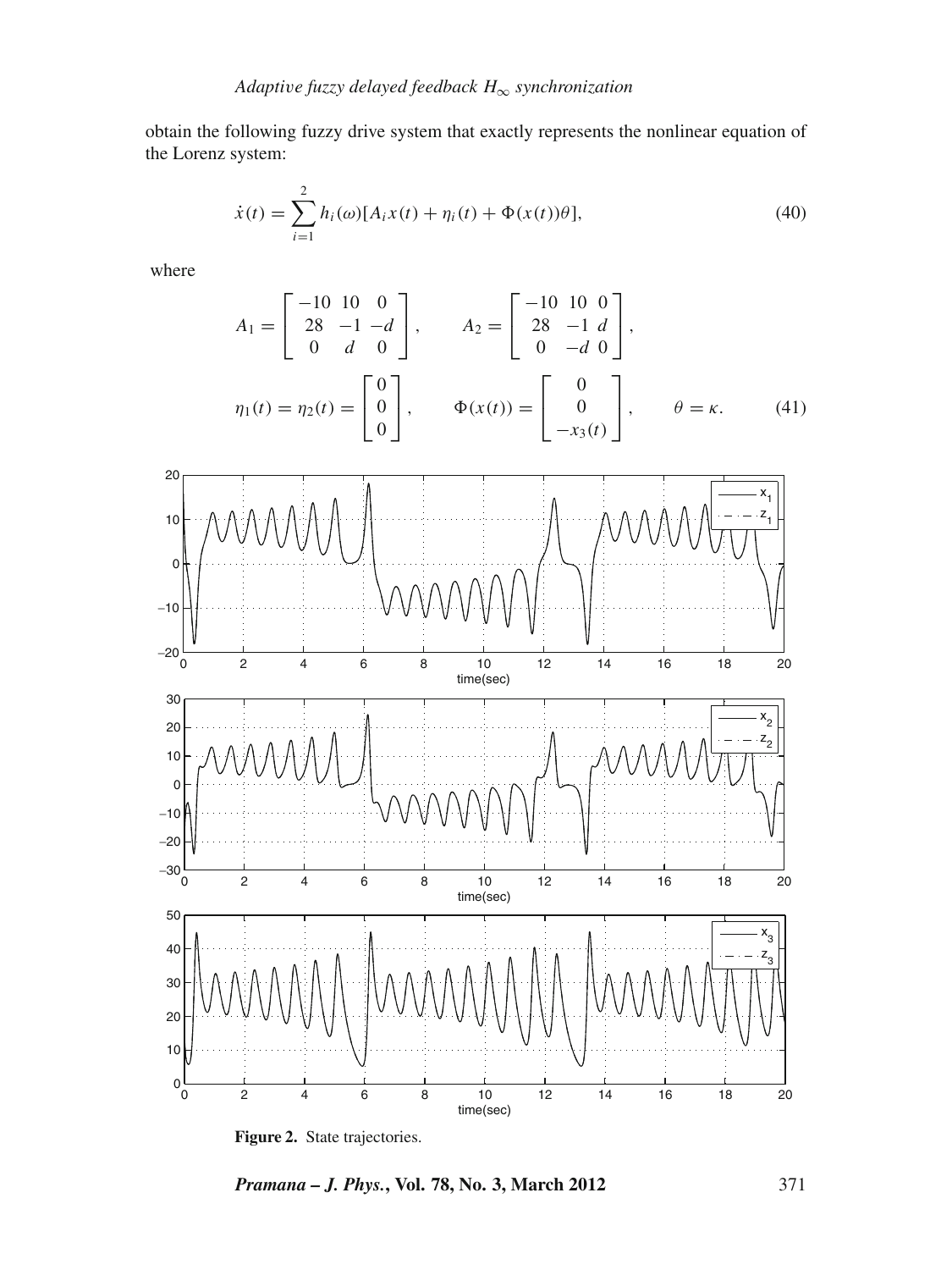The membership functions are

$$
h_1(\omega) = \frac{1}{2} \left( 1 + \frac{x_1}{d} \right), \qquad h_2(\omega) = \frac{1}{2} \left( 1 - \frac{x_1}{d} \right). \tag{42}
$$

For the numerical simulation, we use the following parameters:

$$
d = 30, \quad \tau = 0.2, \quad \zeta = 0.1, \quad \kappa = \frac{8}{3}, \tag{43}
$$

$$
C = \begin{bmatrix} 1 & 1 & 0 \\ 0 & 0 & 1 \end{bmatrix}, \quad G_1 = G_2 = \begin{bmatrix} 1 \\ 1 \\ 1 \end{bmatrix}, \quad S = \begin{bmatrix} 0.1 & 0 & 0 \\ 0 & 0.1 & 0 \\ 0 & 0 & 0.1 \end{bmatrix}.
$$
 (44)



**Figure 3.** Synchronization errors.

372 *Pramana – J. Phys.***, Vol. 78, No. 3, March 2012**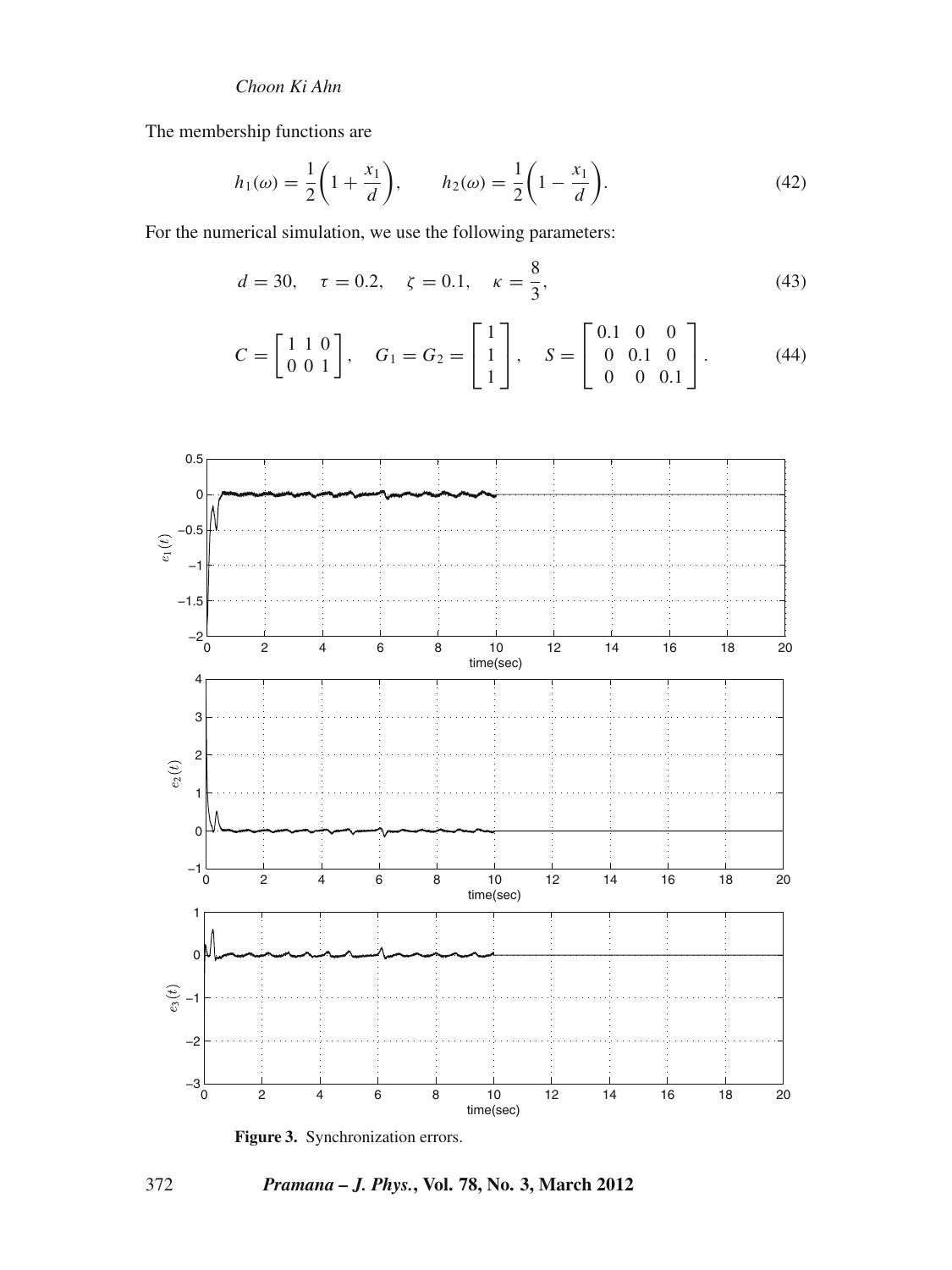Applying Theorem 1 to the fuzzy system (40) with the  $\mathcal{H}_{\infty}$  performance  $\gamma = 0.1$  yields

$$
P = \begin{bmatrix} 2.9323 & -1.4547 & -0.9776 \\ -1.4547 & 2.2975 & -0.4132 \\ -0.9776 & -0.4132 & 2.0402 \end{bmatrix},
$$

$$
M_1 = M_2 = \begin{bmatrix} -48.7828 & -12.0774 \\ -93.8064 & 11.7248 \\ 0.2058 & -133.0279 \end{bmatrix}.
$$

Figure 1 shows the plot of *H*(*t*) vs. time when  $d(t) = \sin(10t)$ . Figure 1 verifies  $H(\infty)$  <  $\gamma^2 = 0.01$ . This means that the  $\mathcal{H}_{\infty}$  norm from the external disturbance  $d(t)$  to the synchronization error  $e(t)$  is reduced within the  $\mathcal{H}_{\infty}$  norm bound  $\gamma$ . Figure 2 shows state trajectories for drive and response systems when the initial conditions are given by

$$
\begin{bmatrix} x_1(0) \\ x_2(0) \\ x_3(0) \end{bmatrix} = \begin{bmatrix} 15.8 \\ -17.48 \\ 15.64 \end{bmatrix}, \quad \begin{bmatrix} \hat{x}_1(0) \\ \hat{x}_2(0) \\ \hat{x}_3(0) \end{bmatrix} = \begin{bmatrix} 13.8 \\ -14 \\ 13 \end{bmatrix}, \quad \hat{\theta}(0) = 0, \quad (45)
$$

and the external disturbance  $d(t)$  is given by

$$
d(t) = \begin{cases} w(t), & 0 \le t \le 10, \\ 0, & \text{otherwise,} \end{cases}
$$

where  $w(t)$  means a Gaussian noise with mean 0 and variance 100. Figure 3 shows that the proposed method reduces the effect of external disturbance  $d(t)$  on the synchronization error  $e(t)$ . In addition, it is shown that the synchronization error  $e(t)$  goes to zero after the external disturbance  $d(t)$  disappears. The estimate  $\hat{\theta}(t)$  of the unknown parameter  $\theta$  is



**Figure 4.** The estimate value  $\hat{\theta}(t)$  of parameter  $\theta$ .